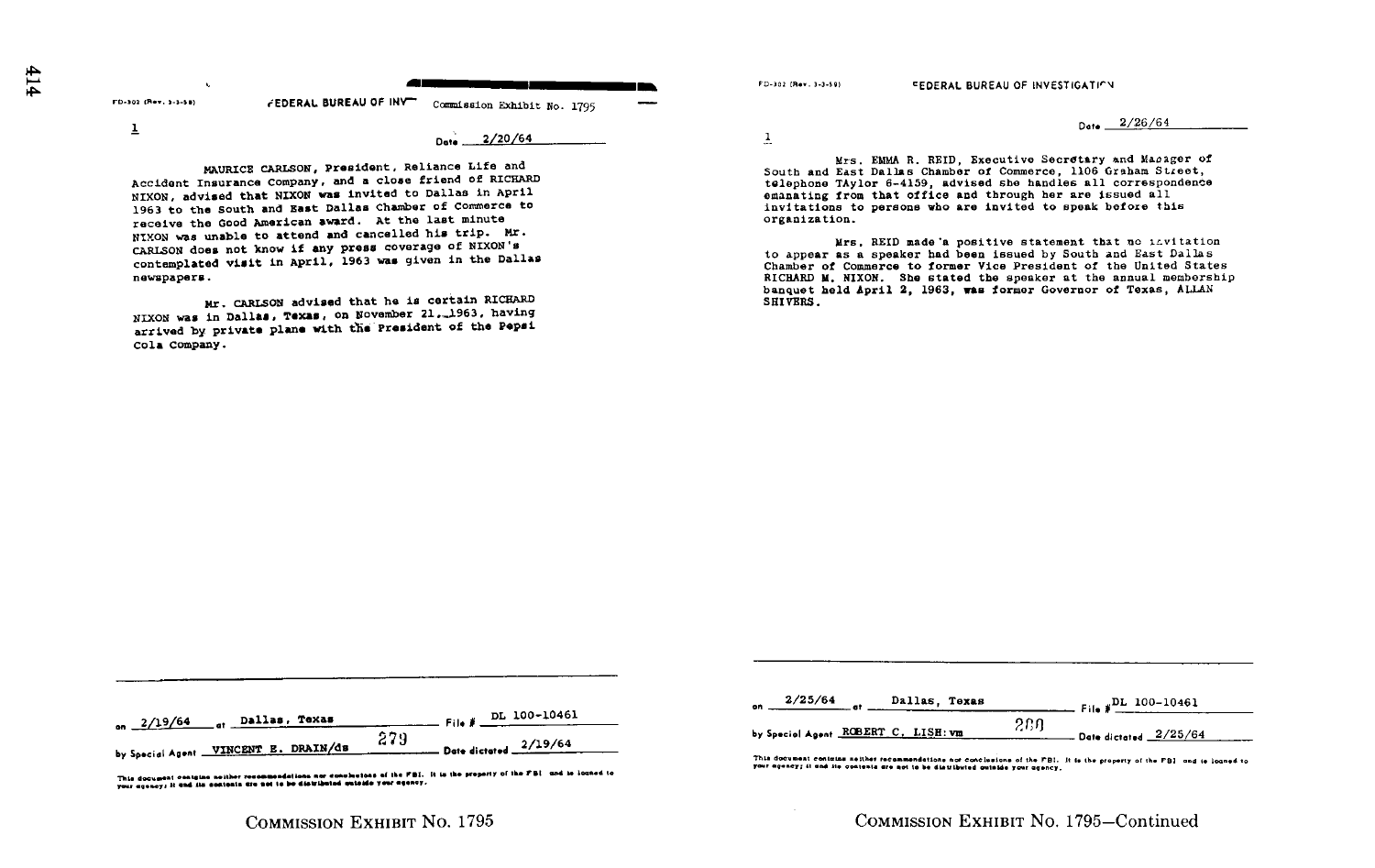ro,c w. . .-eui 2DERAL BUREAU (,i- in, t'- n.A . It

 $\frac{2/25/64}{2}$  .  $\frac{2/27/64}{2}$  .  $\frac{2}{27/64}$ 

 $\overline{1}$ 

At the Dallas Public Library there were reviewed issues of "The Dallas Morning News," a daily newspaper published at Of the bailas mothing news, a daily hewspaper photished at was examined for the period March 16 to May 15, 1963 .

There was not found in any of the above-mentioned issues<br>of this daily newspaper any mention concerning a proposed visit or The result of this daily newspaper any mention concerning a proposed visit or any of the subsection of this daily newspaper any mention concerning a proposed visit or and the subsection of this daily newspaper any mention an invitation which might have been issued to former Vice President and the United States RICHARD M. NIXON.<br>Of the United States RICHARD M. NIXON.

Dar. 2/ 27/64

At the Dallas Times Herald Newspaper Library, there were veviewed issues of the "Dallas Times Herald," a daily newspaper published at Dallas, Texas. This review of microfilm copies of all editions was conducted for the period March 16 to May 15, 1963.<br>There was not found in any of the above-mentioned issues

President of the United States, RICHARD M. NIXON.

| 2/25/64<br>Dallas, Texas<br>96                                                  | $\frac{1}{2}$ File # DL 100-10461                                                                                         |
|---------------------------------------------------------------------------------|---------------------------------------------------------------------------------------------------------------------------|
| by Special Agent ROBERT C. LISH: Vm                                             | 221<br>. Date dictated $2/36/64$                                                                                          |
| your agency; it and its contents are not to be distributed outside your agency. | This document contains neither recommendations nor conclusions of the FBI. It is the property of the FBI and is loaned to |



This document contains neither recommendations nor conclusions of the FBI. It is the property of the FBI and is loaned to<br>your agency; it and its contents are not to be distributed outside your agency.

COMMISSION EXHIBIT NO. 1795-Continued COMMISSION EXHIBIT NO. 1795-Continued